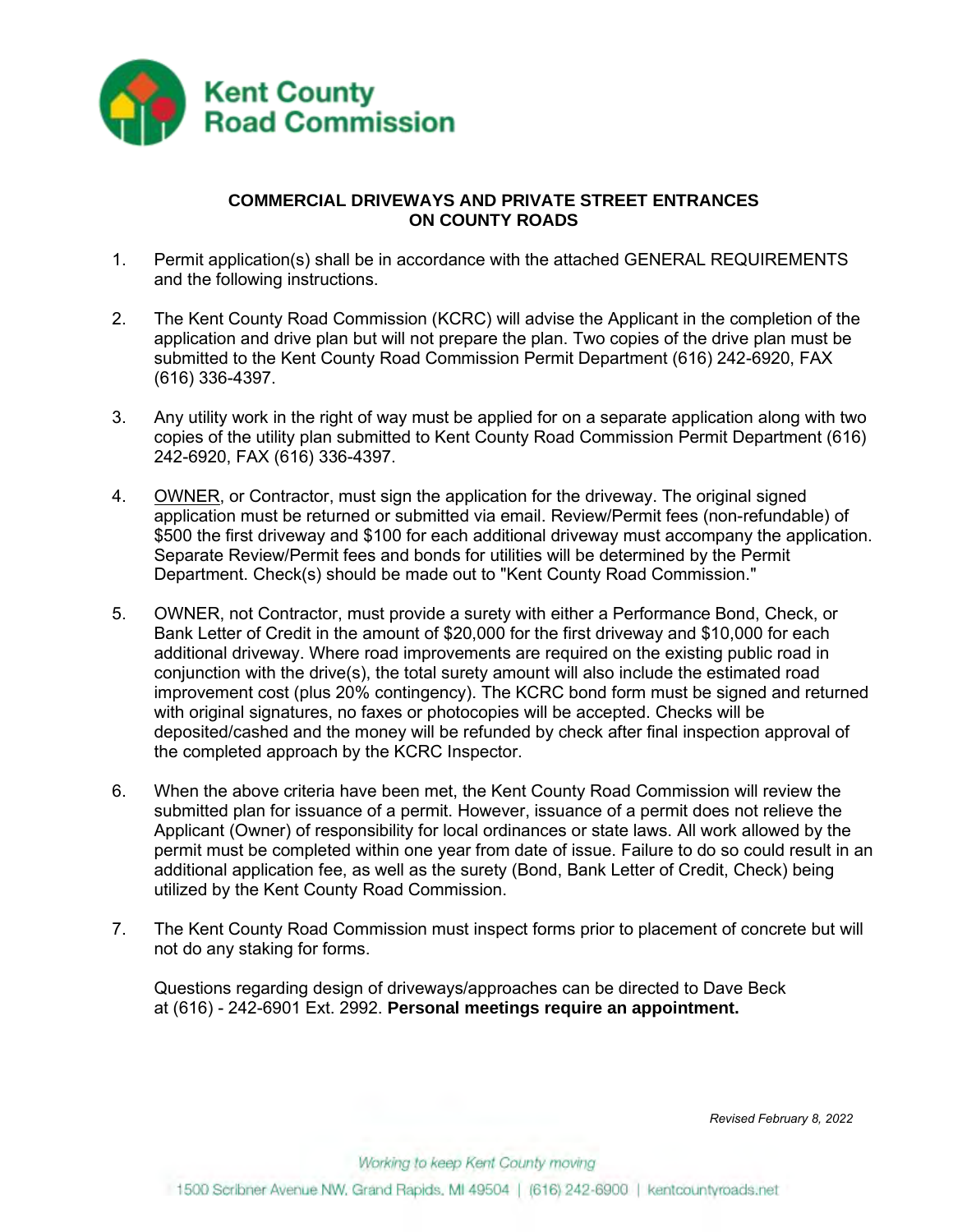

### **GENERAL REQUIREMENTS FOR COMMERCIAL DRIVEWAYS AND PRIVATE STREET ENTRANCES ON COUNTY ROADS**

# **A. APPLICATION REQUIREMENTS**

- 1. All applications shall be on the KCRC application form, completed and signed by the Applicant (Owner). No plan review will be performed without a completed application submitted.
- 2. All entries on the application must be printed or typewritten, except the signature. The name of the Contractor who will actually be performing the work is to be listed if known at the time of application.
- 3. The name of the Applicant (Owner) must be printed or typed below their signature. Address must be complete, including city, state, zip code, and owners phone number.

# **B. PLAN REQUIREMENTS**

- 1. All drawings and sketches accompanying an application are referred to as a plan, and must meet the following requirements:
	- a. Two copies (or sets) of the plan must be provided with the application unless otherwiseapproved. A Civil Engineer must prepare the plan, or someone with extensive experience in civil/traffic engineering road design. Plan design setup must meet KCRC requirements (see engineer for details).
	- b. A driveway approach including concrete curbed radii shall be located entirely within thearea between the Applicants/Owners property/easement lines; extended to the centerline of the highway. A concrete curbed radius may extend outside of that area only if the adjacent property owner certifies in writing that he/she will permit such extension across their frontage.
	- c. It is in the interest of the Applicant (Owner) to review with the Permit Department the specific plan items required, prior to development of the plan, which will accompany the permit application. Unless waived by the reviewing agent, a plan must include the following:
		- 1) A plan view of the entire area of right of way prepared at a scale of at least  $1" = 20$  feet or  $1" = 10$  feet on sheet paper at least 24" x 36" in size.
		- 2) All right of way lines and property/easement lines pertinent to the proposed construction.
		- 3) The highway pavement width (from the centerline of pavement to the edge of thehighway or white paint edge line), and shoulder widths (paved and/or gravel).
		- 4) The distance between the centerline of highway pavement and the right of way line.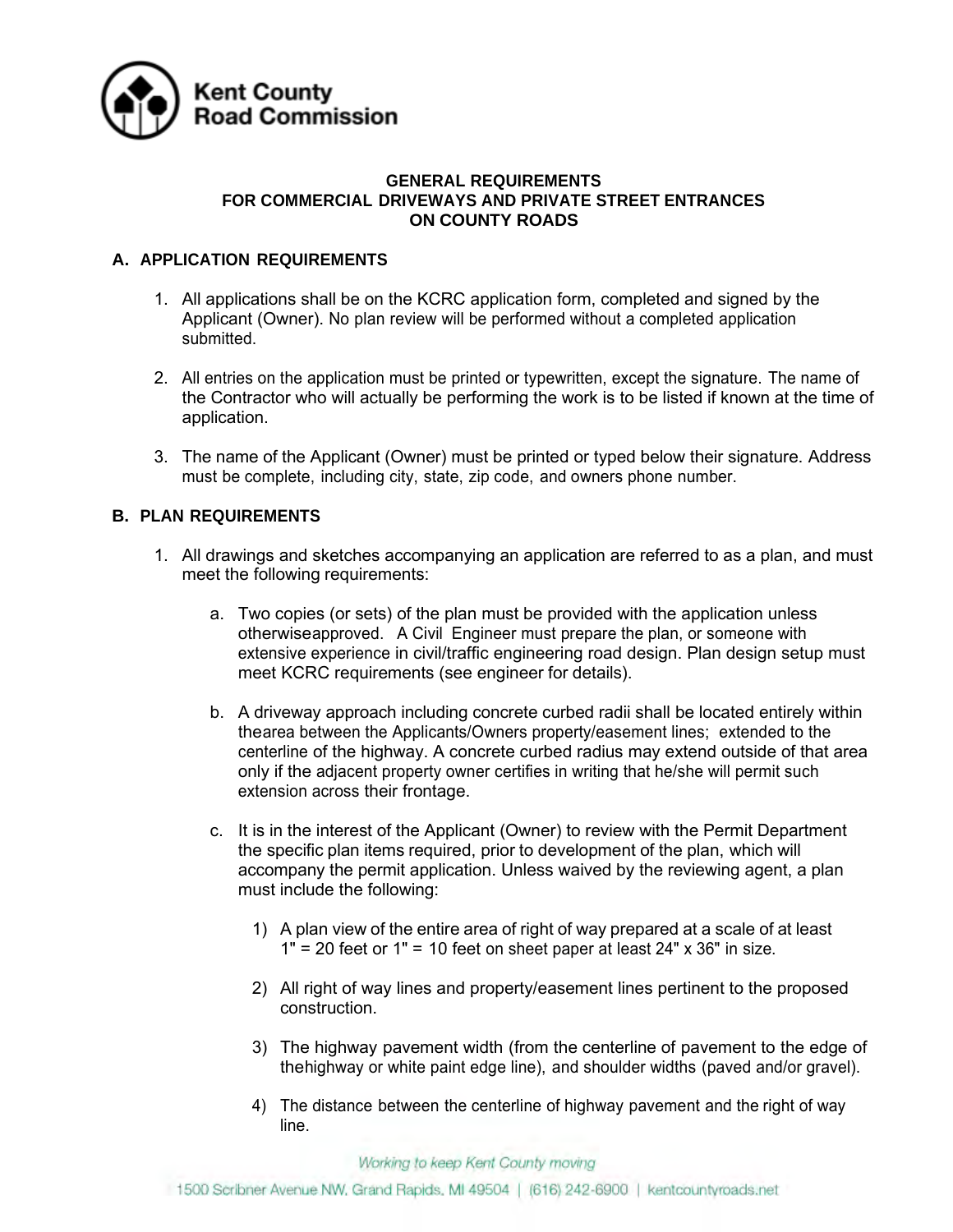- 5) Buildings, both proposed and existing, and notation as to present use of the buildings. Details of internal traffic circulation, parking, and traffic signs may be required.
- 6) Proposed details should include widths of driveways, radii of driveway returns and other points of curvature, driveway grades, angle of the driveway relative to the road centerline, dimensions of traffic islands adjacent to the highway, driveway surface material and traffic island surface material.
- 7) From proposed drive centerline, include distance to nearest intersecting public roadway, nearest driveway(s) within 300' on adjacent properties and driveway(s) within 300' opposite the site. In addition, location of trees, curbs, sidewalks, signs, power poles, hydrants, catch basins, manholes, utilities, etc. must be shown where applicable.
- 8) Drainage information shall include existing site elevations, gutter elevations, drive culvert size, direction of water flow, proposed drainage outlets and all invert elevations, outlet pipe size and material. The Kent County Road Commission will not accept storm water run-off that does not presently drain towards the right of way. Any run-off as a result of improvements to the site will be detained through the use of on-site detention with a controlled outlet. Run-off calculations and computations for the detention pond volume shall be submitted as part of the application. Before and after contours may be required.
- 9) A north directional arrow (oriented with north pointing to the top, or to the right of the plan sheet), scale size, and an explanatory legend of any engineering symbols used.

# **C. FEE**

- 1. A Review/Permit Fee is required in accordance with the current fee schedule. No plan review will be performed without a Review/Permit Fee submitted.
- 2. Payment may be made [online](https://pay.payitgov.com/kent-roads) or by check made payable to "Kent County Road Commission."

# **D. BOND, CHECK, BANK LETTER OF CREDIT**

- 1. For a Performance Bond, only the KCRC Bond Form will be accepted. The original form must be returned with the signatures of Principal and Surety in original ink. A Power of Attorney Form from the Surety must accompany the bond.
- 2. A Check made payable to "Kent County Road Commission" may be submitted in lieu of a Performance Bond. Checks will be deposited/cashed, and the money will be refunded by check after final inspection approval of the completed approach by the KCRC Inspector.
- 3. For a Bank Letter of Credit, only the KCRC Letter of Credit Form will be accepted. Letters of Credit must be in effect for a minimum of one year and must have an automatic renewal statement unless cancelled by an authorized agent of the Kent County Road Commission.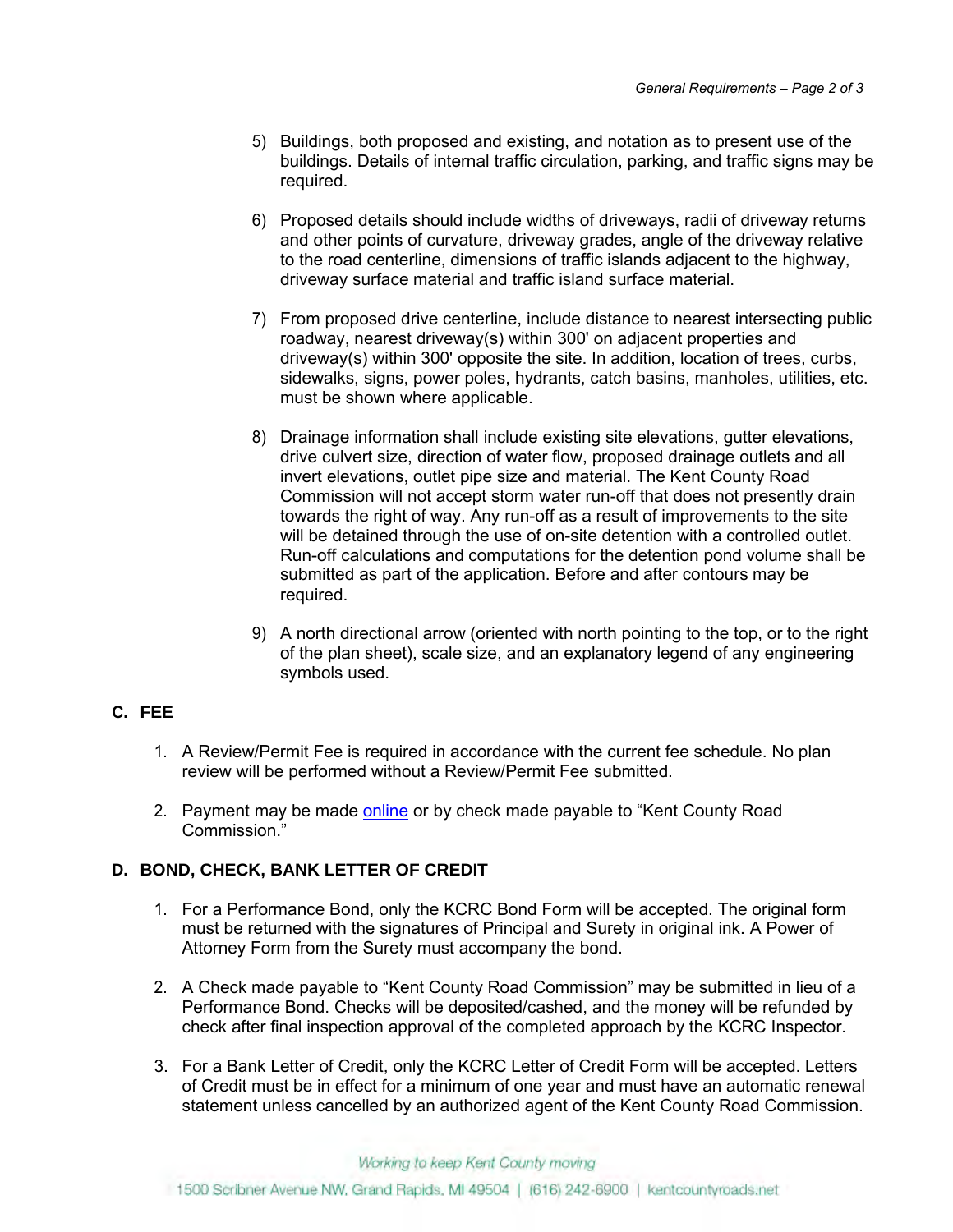### **E. CAUTION**

- 1. Submit applications well before you plan to start on site construction; four to six weeks may be required for processing.
- 2. The Permittee will be required to:
	- a. Give notice in such form as requested to the Road Commission's Utilities-Permit designated representative at least two (2) days prior to commencement of any operations covered by the permit, or as specified.
	- b. Provide all necessary staking and supervision of operations covered by the permit. Forms for concrete curb may be checked by the Road Commission's representative upon proper notice but this shall not relieve the Permittee of responsibility to insure conformance with the permit and applicable Road Commission Standards. The Applicant (Owner) is responsible for the performance and actions of the Contractor. Failure of the Contractor to comply with the permit requirements may result in the suspension or cancellation of the permit.
	- c. Perform no work except emergency work, unless authorized by the Road Commission on Saturdays, Sundays or from 3:00 PM on the day preceding a holiday until the formal starting time on the day after the following holidays: New Year's Day, Memorial Day, Independence Day, Labor Day, Thanksgiving Day, and Christmas Eve and Christmas Day.
	- d. Provide and maintain all necessary precautions to prevent injury or damage to persons and property from operations covered by the permit.
	- e. Furnish, install, and maintain all necessary traffic controls and protection during construction operations in the highway right of way in accordance with the Michigan Manual of Uniform Control Devices and any supplemental specifications set forth herein.
	- f. Advise the Road Commission's Utilities-Permits Engineer or his designated representative within seven (7) days of completion of work authorized by the permit so that final inspection may be made and where appropriate, the surety bond released.
- 3. Failure to comply with these requirements may result in the delay of permit approval and/or rejection of the permit application.

*Revised February 8, 2022*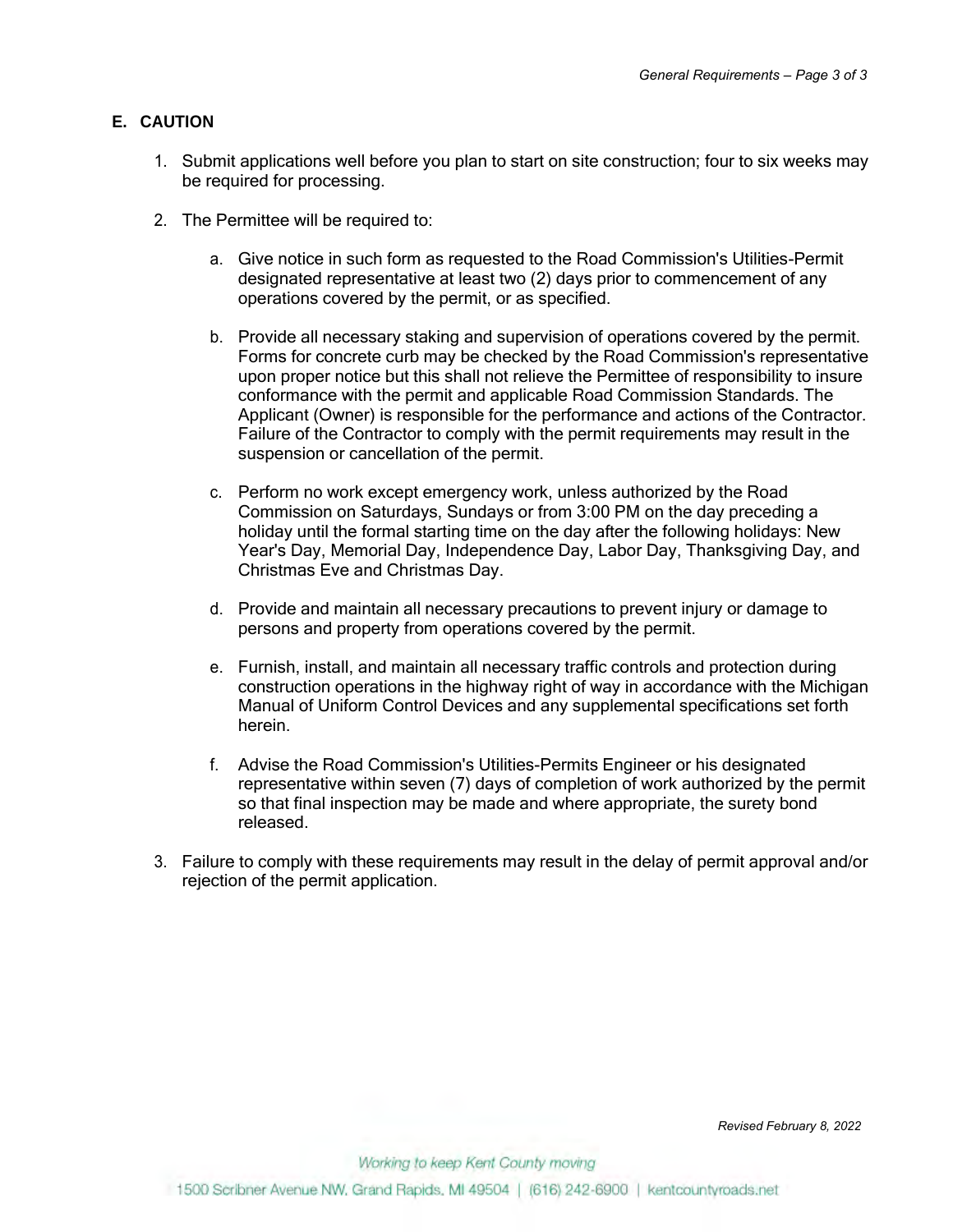

# **ADDITIONAL REQUIREMENT FOR WORK WITHIN COUNTY HIGHWAY RIGHT OF WAY**

# **NOTICE**

PERMIT APPLICANTS AND THEIR CONTRACTORS ARE SUBJECT TO:

PARK 91, SOIL EROSION AND SEDIMENTATION CONTROL (SESC), of the Natural Resources and Environmental Protection Act, 1994 PA 451, as Amended. A permit may be required for SESC.

Contact the KCRC Permit Department at 616-242-6920.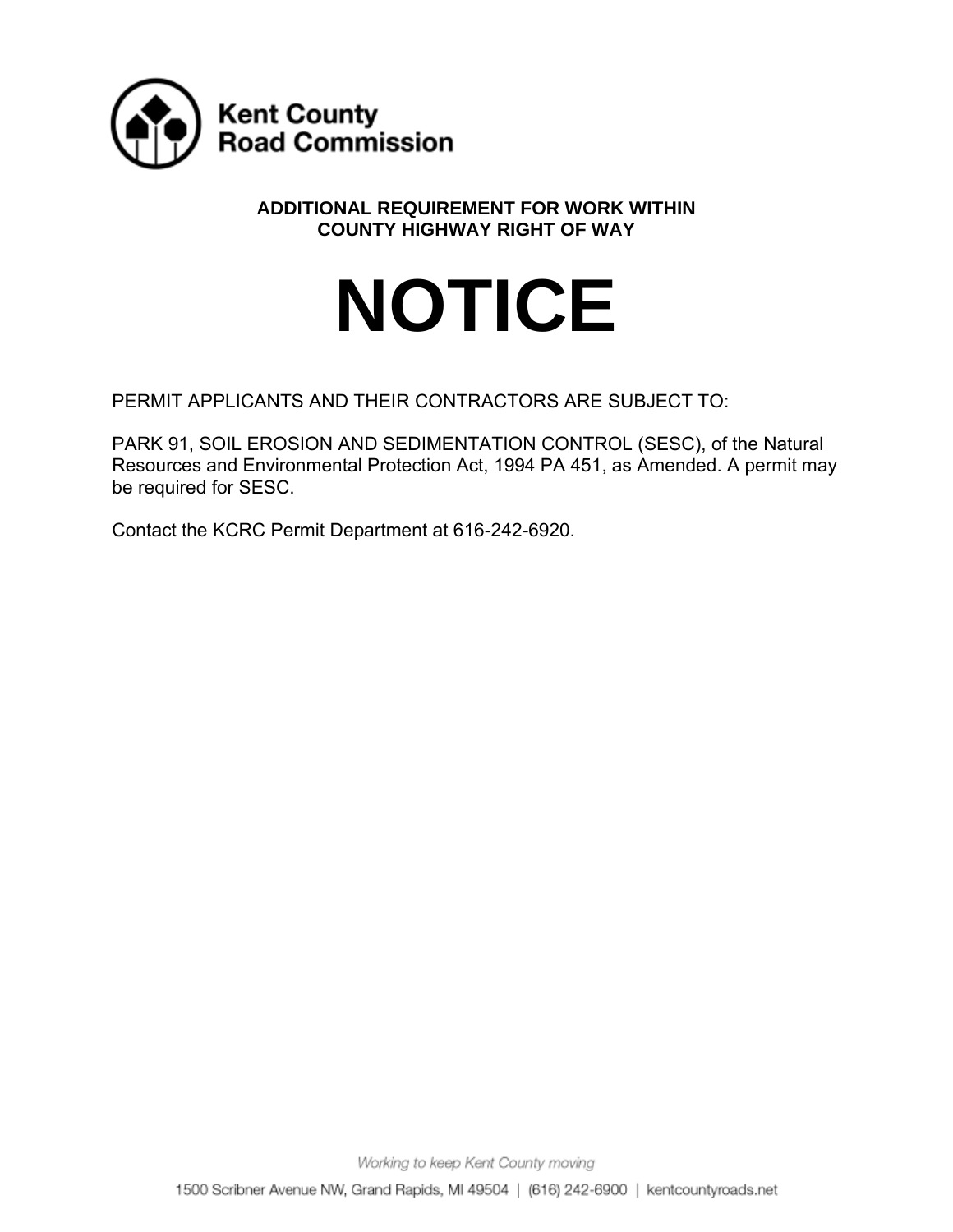

# **NOTICE**

ADDITIONAL HIGHWAY PERMIT APPLICATION FORMS AND PERFORMANCE BOND FORMS CAN BE OBTAINED FROM THE KENT COUNTY ROAD COMMISSIONS WEBSITE:

[WWW.KENTCOUNTYROADS.NET](https://www.kentcountyroads.net/)

ON THE UPPER SIDE OF YOUR SCREEN, CLICK ON "DOING BUSINESS." THEN CLICK ON "PERMITS." SCROLL DOWN TO COMMERCIAL DRIVEWAY/PRIVATE STREET APPROACH. CLICK EITHER ON DOWNLOAD APPLICATION OR DOWNLOAD PERFORMANCE BOND TO OBTAIN YOUR NEEDED FORM. MAKE SURE THE FORMS ARE SIGNED BEFORE YOU SUBMIT THEM.

COMMERCIAL DRIVE ALL-IN-ONE INFORMATION PACKETS ARE ALSO FOUND UNDER THIS COMMERCIAL DRIVEWAY/PRIVATE STREET APPROACH CATEGORY.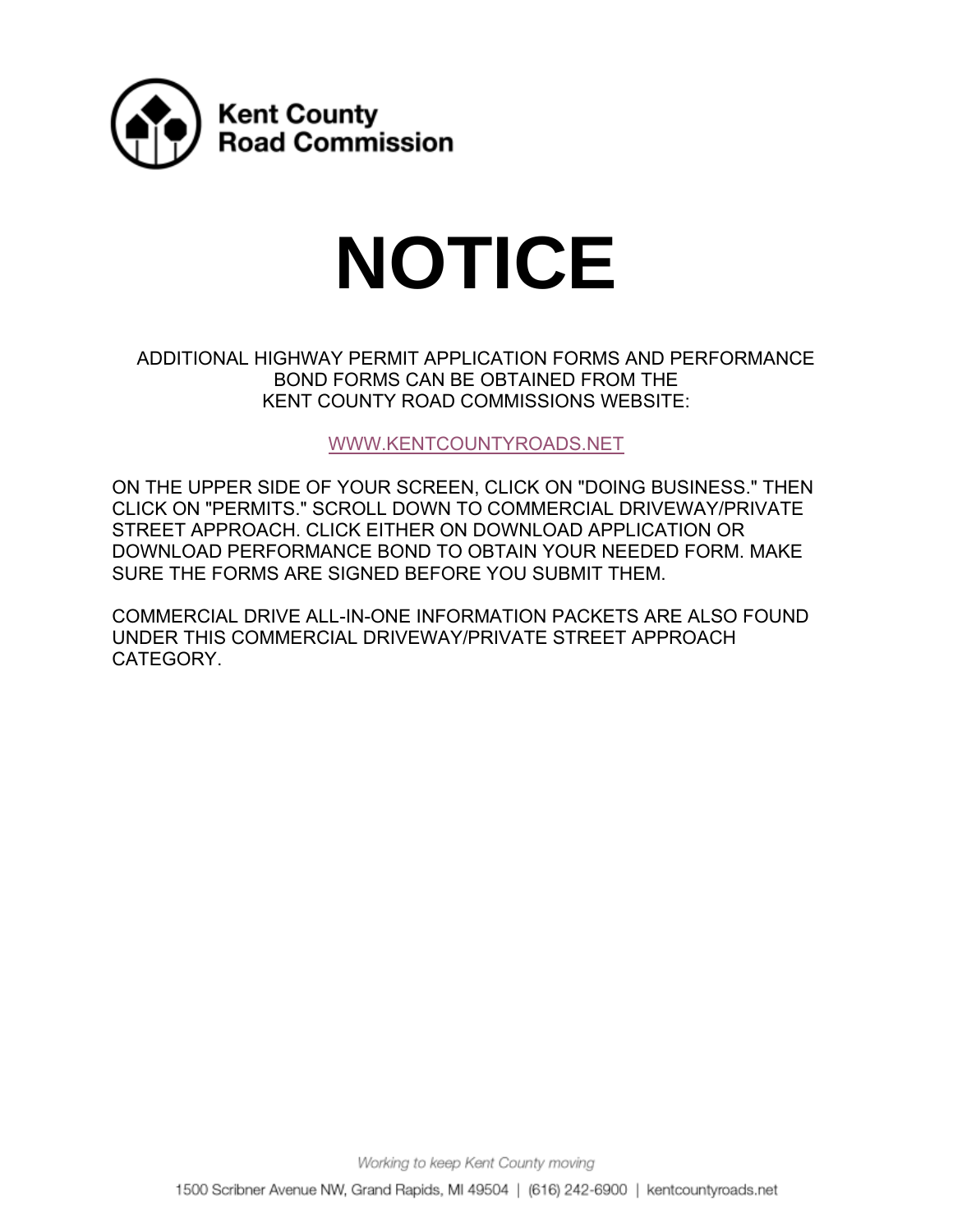# **KENT COUNTY ROAD COMMISSION APPLICATION FOR HIGHWAY PERMIT**

Date 20

| Road name<br><u> 1980 - Jan Barbara, martxa al Indonesia (h. 1980).</u> |                  | Width of R.O.W.<br>tt.                                                                          |
|-------------------------------------------------------------------------|------------------|-------------------------------------------------------------------------------------------------|
| Location of the Work                                                    |                  |                                                                                                 |
| Telephone #_______________                                              | $\text{Fax } \#$ | E-mail _____________________                                                                    |
|                                                                         |                  |                                                                                                 |
| Applicant / Owner <b>Applicant</b> / Owner <b>Applicant</b> / Owner     | <b>Address</b>   | the contract of the contract of the contract of the contract of the contract of the contract of |

This application, if approved, shall authorize only the work described herein. No other work shall be performed within the highway right-of-way by the applicant or any other party (including, without limitation, the installation of additional wires or lines along or within any facilities or structures described with this application} without a separate written application approved by the Kent County Road Commission. The Kent County Road Commission shall not be responsible for any damage to wires, poles, conduits or any other facilities or structures constructed or installed within the highway right-of-way without written application approved by the Road Commission.

Permission is requested to do the following work within the limits of the highway right-of-way and it is hereby agreed to do this work in accordance with the "Specifications and Conditions" of the Kent County Road Commission.

#### **DETAILED PLANS OF THE WORK MUST ACCOMPANY THIS APPLICATION IN THE AREA BELOW DESCRIBE THE WORK REQUESTED TO BE DONE IN THE HIGHWAY RIGHT OF WAY**

| Work to commence_ | 20_____, and to be completed         | 20 |
|-------------------|--------------------------------------|----|
|                   | DV.                                  |    |
|                   | <b>CONTRACTOR</b>                    |    |
|                   |                                      |    |
|                   | 1.177<br>$\mathbb{R}^n$ .<br>Total C |    |
|                   |                                      |    |
|                   |                                      |    |
|                   | <b>Research</b>                      |    |
|                   |                                      |    |
|                   |                                      |    |

The undersigned further agrees that if this application is approved, he will meet all legal requirements; and that he will be responsible to the Kent County Road Commission for any damages to the highway or to the highway structures or the structures of any private company within the right-of-way of the highway, and that he shall, well and truly, pay all damages, fines and penalties which he shall become liable to pay and shall save the Kent County Road Commission harmless from all suits, claims, damages and proceedings of any kind due to his operations within the highway rightof-way.

| Signature of Applicant/Owner     | for                  |      |
|----------------------------------|----------------------|------|
| Approved by ____________________ | of Engineering Dept. | Date |
| Approved by _______________      | of Maintenance Dept. | Date |
| Approved by                      | of Traffic Dept.     | Date |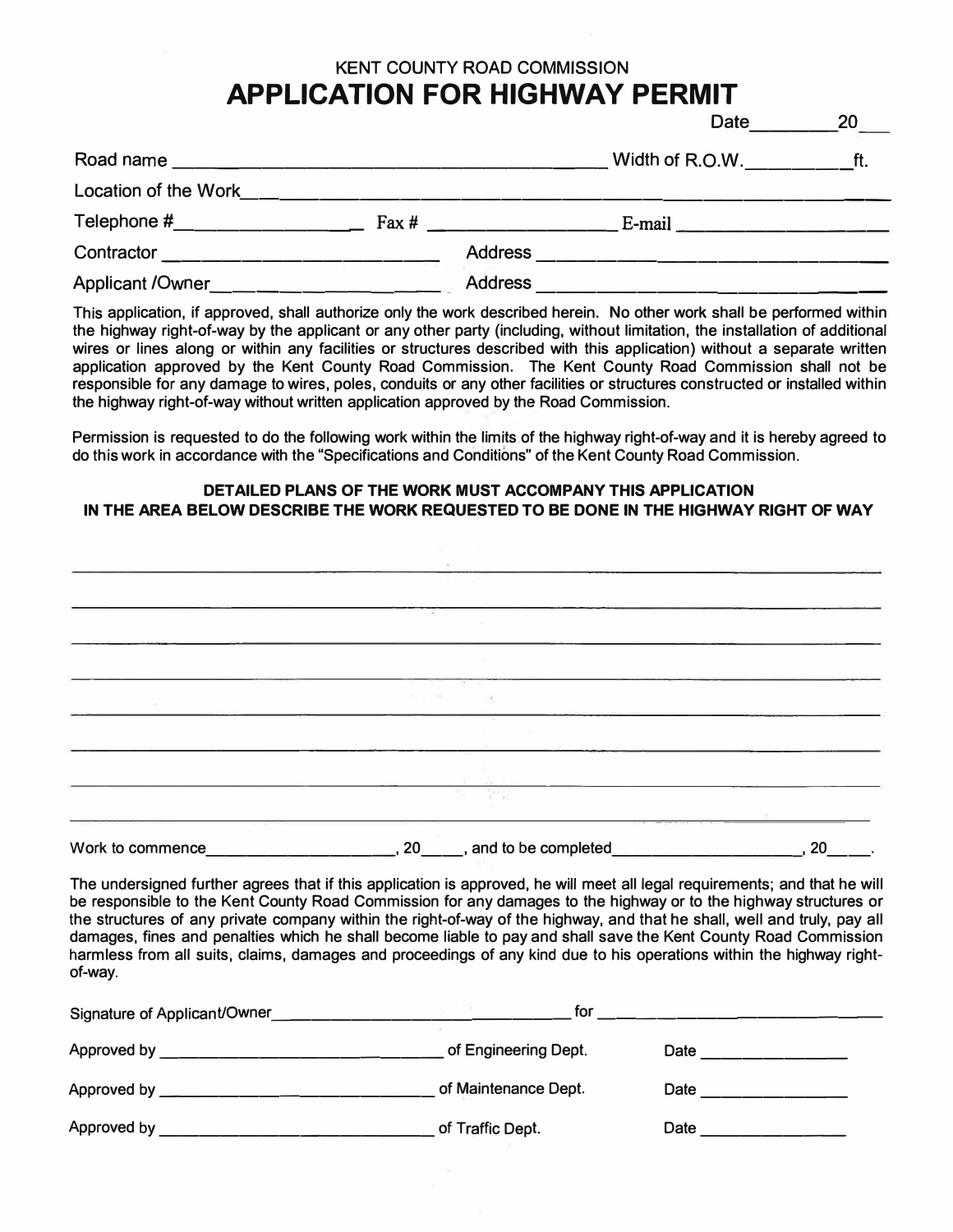#### TERMS AND CONDITIONS

- 1. Specifications. All work performed under this permit must be done in accordance with the application, plans, specifications, maps and statements filed with the County Road Commission ("Road Commission") and must comply with the Road Commission's current procedures and regulations on file at its offices and the current MOOT Standard Specifications for Construction, if applicable.
- 2. Fees and Costs. The Permit Holder shall be responsible for all costs incurred by the Road Commission in connection with this permit and shall deposit estimated fees and costs as determined by the Road Commission, at the time the permit is issued.
- 3. Bond. The Permit Holder shall provide a cash deposit, irrevocable letter of credit or bond in a form and amount acceptable to the Road Commission at the time permit is issued.
- 4. Insurance. The Permit Holder shall furnish proof of general liability insurance in amounts not less than\$1,000,000 each occurrence and general aggregate.proof of automobile liability in amounts not less than\$1,000,000 combined single limit for each accident, bodily injury per accident, and property damage per accident, and in an amount not less than \$500,000 for bodily injury per person. Such proof of insurance shall include a valid certificate of insurance demonstrating that the Road Commission is an additional insured party on the policy. Such insurance shall cover a period not less than the term of this permit and shall provide that it cannot be cancelled without 30 days advance written notice to the Road Commission, by certified mail, first-class, return receipt requested. This permit is invalid if insurance expires during the authorized period of work described herein.
- 5. Indemnification. In addition to any liability or obligation of the Permit Holder that may otherwise exist, Permit Holder shall, to the fullest extent permitted by law, indemnify and hold harmless the Road Commission and its commissioners, officers, agents, and employees from and against any and all claims, actions, proceedings, liabilities, losses, and damages thereof, and any and all costs and expenses, including legal fees, associated therewith which the Road Commission may sustain by reason of claims for or allegations of the negligence or violation of the terms and conditions of this permit by the Permit Holder, its officers, agents, or employees, arising out of the work which is the subject of this permit, or arising out of work not authorized by this permit, or arising out of the continued existence of the operation or facility, which is the subject of this permit.
- 6. Miss Dig. The Permit Holder must comply with the requirements of Act53 of Public Acts of 1974, as amended. CALL MISS DIG AT (800) 482-7171 or www.missdig.org AT LEAST THREE (3) FULL WORKING DAYS, BUT NOT MORE THAN FOURTEEN (14) CALENDAR DAYS, BEFORE YOU START WORK. The Permit Holder assumes all responsibility for damage to or interruption of underground utilities.
- 7. Notification of Start and Completion of Work. The Permit Holder must notify the Road Commission at least48 hours before starting work, when work is completed, and additionally as directed by the Road Commission.
- 8. Time Restrictions. All work shall be performed Mondays through Fridays between and unless written approval is obtained from the Road Commission, and work shall be performed only during the period set forth in this permit. Perform no work except emergency work, unless authorized by the Road Commission on Saturdays, Sundays, or from on the day proceeding until the normal starting time the day after the following holidays: New Year's Day, Memorial Day, Independence Day, Labor Day, Thanksgiving Day and Christmas Day.
- 9. Safety. Furnish, install and maintain all necessary traffic controls and protection during Permit Holder's operations in accordance with the Manual of Uniform Traffic Control Devices, Part 6 and any supplemental specifications set forth herein.
- 1 0. Restoration and Repair of Road. The construction, operation and maintenance of the activity covered by this permit shall be performed by the Permit Holder without cost to the Road Commission unless specified herein. The Permit Holder shall also be responsible for the cost of restoration and repair of the right-of-way determined by the Road Commission to be damaged as a result of the activity which is the subject of this permit. Restoration shall meet or exceed conditions when work is commenced and be in accordance with specifications. The Permit Holder shall be responsible for costs incurred by the Road Commission for emergency repairs performed by or on behalf of the Road Commission for the safety of the motoring public. Said repairs shall be performed with or without notice to the Permit Holder if immediate action is required. This determination shall be in the sole and reasonable opinion of the Road Commission.
- 11. Limitation of Permit. Issuance of this permit does not relieve Permit Holder from meeting any and all requirements of law, or of other public bodies or agencies. The Permit Holder shall be responsible for securing and shall secure any other permits or permission necessary or required by law from cities, villages, townships, corporations, property owners, or individuals for the activities hereby permitted. Any work not described by the application, including the time and place thereof, is strictly prohibited in the absence of the application for and issuance of an additional permit or amendment to this permit.
- 12. Revocation of Permit. This permit may be suspended or revoked at will, and the Permit Holder shall surrender this permit and alter, relocate or remove its facilities at its expense at the request of the Road Commission. It is understood that the rights granted herein are revocable at the will of the Road Commission and that the Permit Holder acquires no rights in the right-of-way and expressly waives any right to claim damages or compensation in case this permit is revoked.
- 13. Assignability. This permit is not assignable and not transferable unless specifically agreed to by the Road Commission.
- 14. Authority. The statutory authority of the Road Commission to require compliance with permit requirements is predicated upon its jurisdictional authority and is set forth in various statutes including, without limitation and in no particular order, MCL §247.321 et seq; MCL §224.19b; MCL §560.101 et seq; and MCL §247.171 et seq.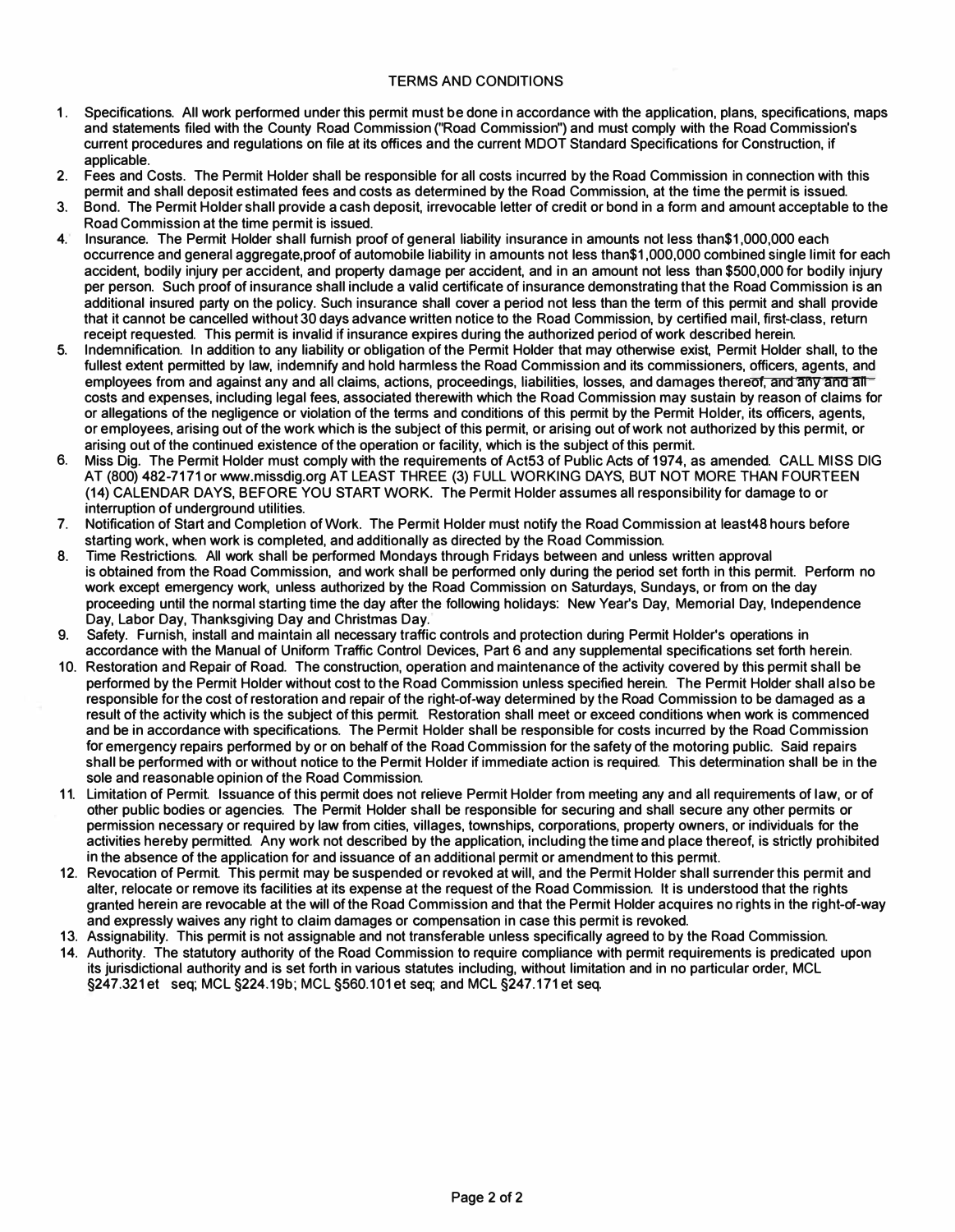

# **BOND FORM FOR COMMERCIAL DRIVEWAYS AND PRIVATE STREET APPROACHES**

For a performance bond, only the Kent County Road Commission bond form will be accepted.

- The form can be made out with the property owner or contractor as the principal.
- An original blue ink signature copy must be submitted; signatures of principal and surety must be original.
- Three photocopies of the blue ink signature copy must also be attached.
- In addition, a power of attorney form from the surety must be attached to the submitted bond form.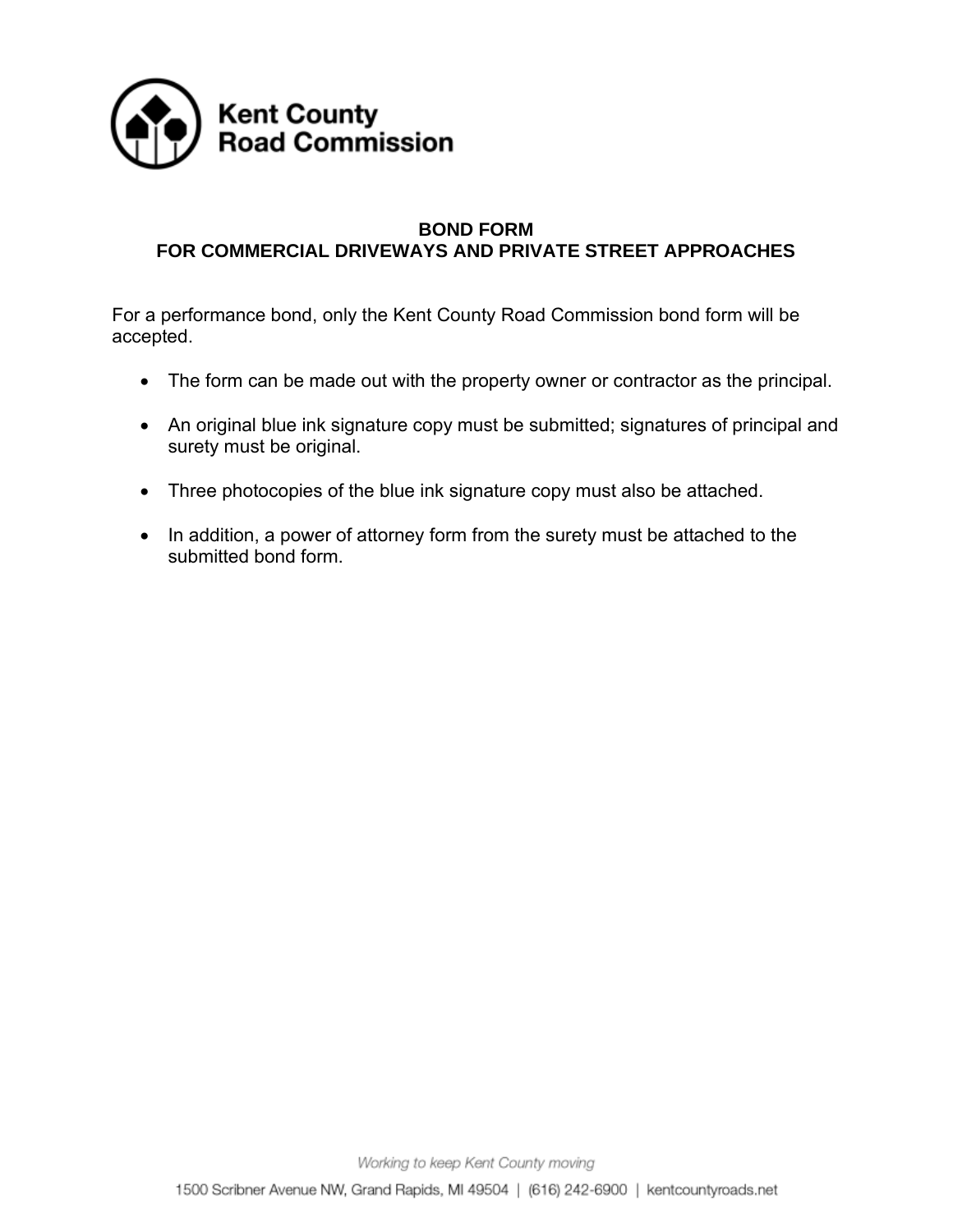#### **KENT COUNTY ROAD COMMISSION**

# **BOND**

#### **TO ACCOMPANY APPLICATION FOR PERMIT**

#### **KNOW ALL MEN BY THESE PRESENTS,**

**That \_\_\_\_\_\_\_\_\_\_\_\_\_\_\_\_\_\_\_\_\_\_\_\_\_\_\_\_\_\_\_\_\_ as Principal, and**

**as surety are held and firmly bound unto the County of Kent, and the Board of Kent County Road Commissioners or their assigns, in bullars, lawful money of the United States of America, for the payment of which, well and truly to be made to the said County of Kent and the Board of Kent County Road Commissioners or their assigns, we bind ourselves, our heirs, executors and administrators, jointly and severally, firmly by these presents.** 

**Sealed with our seals and dated this \_\_\_\_\_\_\_\_\_\_\_ day of \_\_\_\_\_\_\_\_\_\_\_\_\_\_\_ A.D. 20 \_\_ \_** 

**WHEREAS, the above bounden \_\_\_\_\_\_\_\_\_\_\_\_\_\_\_\_\_\_\_\_\_\_\_\_\_\_\_\_\_ has made**

**application to said Kent County Road Commission for a permit as stated in the application therefore.** 

**NOW THEREFORE, The condition of this obligation is such that if the above bounden Principal shall do and perform all work done and performed under said permit in a careful, secure, skillful and workmanlike manner, and shall so guard the work authorized by the said permit, and the materials for use during the progress thereof, that no injury, loss or damage shall occur to persons or property, and shall promptly at the conclusion of such work replace and restore the street or highway and right of way to as good a state and condition as the same was previous to and at the time of opening of the same, and shall so replace and restore such street or highway and right of way as to cause it to be in a state of reasonable repair so as to be reasonably safe and convenient for public travel, and the satisfaction of the Board of Kent County Road Commissioners, and shall save the County of Kent and/or said Board of Kent County Road Commissioners harmless from all claims, suits, actions, damages, or judgments against it which shall arise out of any failure on the part of the above bounden Principal to comply with the terms of this bond, and if the said above bounden Principal shall also observe the statutes of the State of Michigan, and the ordinances of the County of Kent, shal I comply with all articles set forth in the permits and shall pay all bills rendered by said Board of Kent County Road Commissioners to complete or repair in accordance with permit requirements, or replacement of pavement, roadway and right of way where disturbed or displaced by this work, then this obligation shall be null and void, otherwise to be and remain in full force and effect.** 

**Principal. \_\_\_\_\_\_\_\_\_\_\_\_\_\_\_\_\_\_\_\_ \_** 

**(Signature) Principal's Address** 

**Surety \_\_\_\_\_\_\_\_\_\_\_\_\_\_\_\_\_\_\_\_\_ \_** 

**(Signature)** Surety's Address **Surety's Address** 

#### **DO NOT WRITE BELOW THIS LINE - FOR USE OF PERMIT DEPT. ONLY**

**INSTRUCTIONS TO PERMIT DEPT. - Original signature form and all photocopies to be retained on file. At the time permit is issued, lower left block to be filled out on original and all copies. For bond release, when work is satisfactorily completed or permit is cancelled, lower right hand block to be filled out on original and all copies. Once released, a copy shall be sent to the Principal for them to forward to their Bonding Agent.** 

| <b>NOTICE OF TERMINATION OF LIABILITY</b>                                              |  |  |  |
|----------------------------------------------------------------------------------------|--|--|--|
| This is to inform you that:                                                            |  |  |  |
| The permit operations covered by the above bond<br>have been satisfactorily completed. |  |  |  |
| The permit covered by the above bond has been<br>cancelled.                            |  |  |  |
| Liability under the bond is therefore terminated,                                      |  |  |  |
| effective <u>example</u>                                                               |  |  |  |
| Title                                                                                  |  |  |  |
|                                                                                        |  |  |  |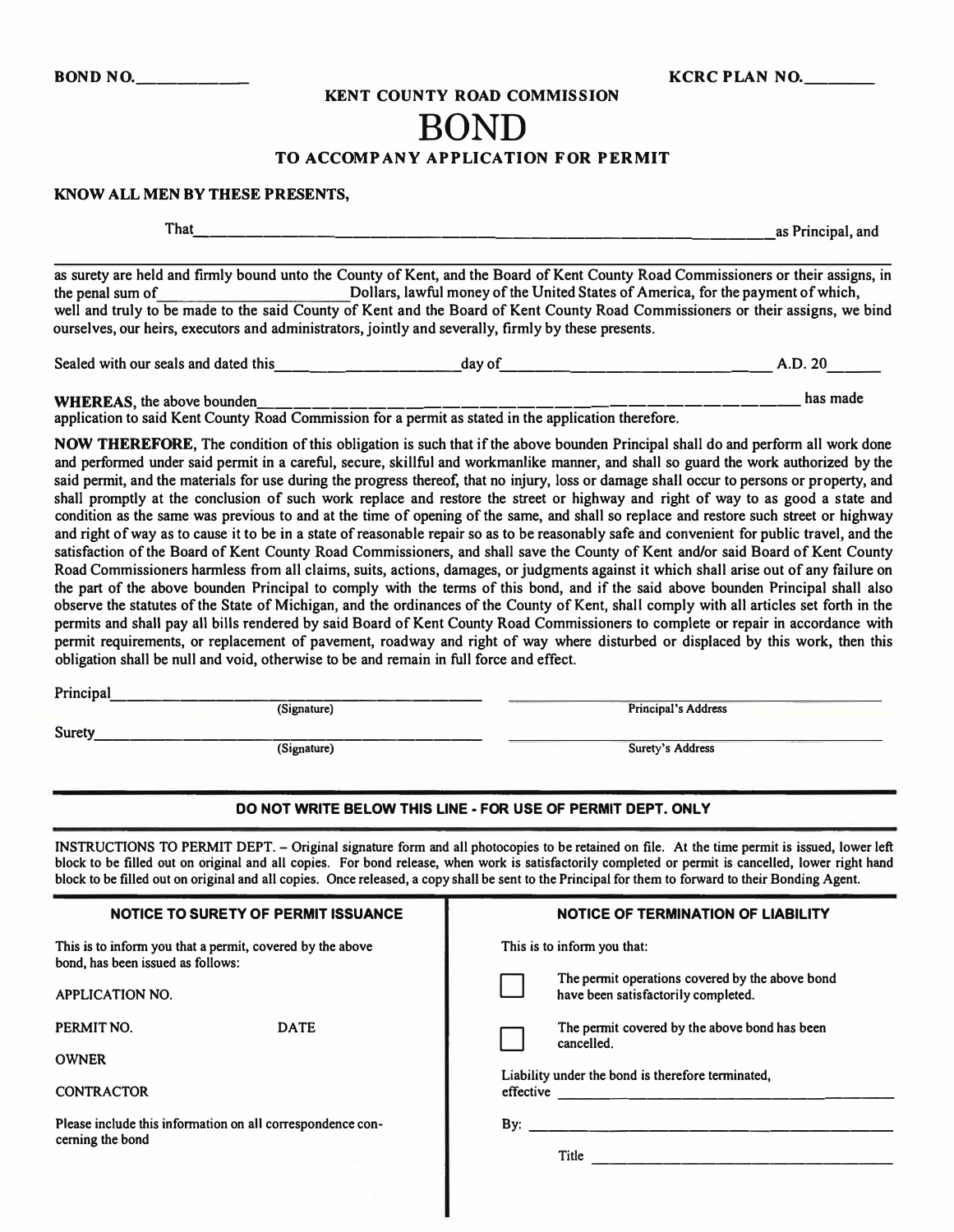

#### STANDARD COMMERCIAL DRIVEWAY

# DETAIL "A"

PRIVATE STREET ENTRANCE (EXAMPLE) RURAL COUNTY ROAD WITH A.D.T. UNDER 1,000

> FOR CULVERTS WHERE APPLICABLE, CORRUGATED METAL PIPE (MIN. 12" I.D.) OR SMOOTH LINED CORRUGATED PLASTIC PIPE (TYPE S - MIN. 12" I.D.) MAY BE USED. MUST MEET KCRC REQUIREMENTS.



02/2018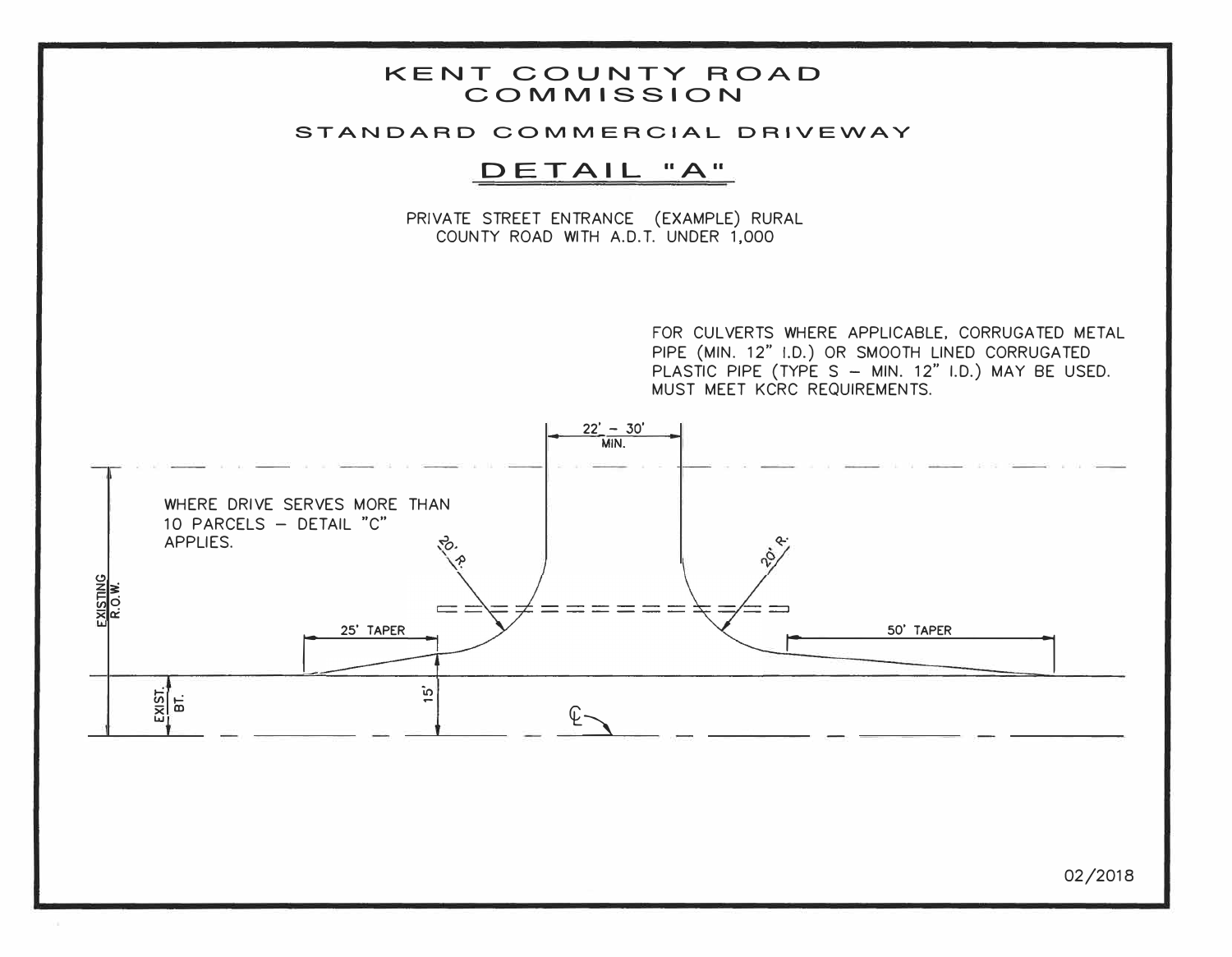

02/2018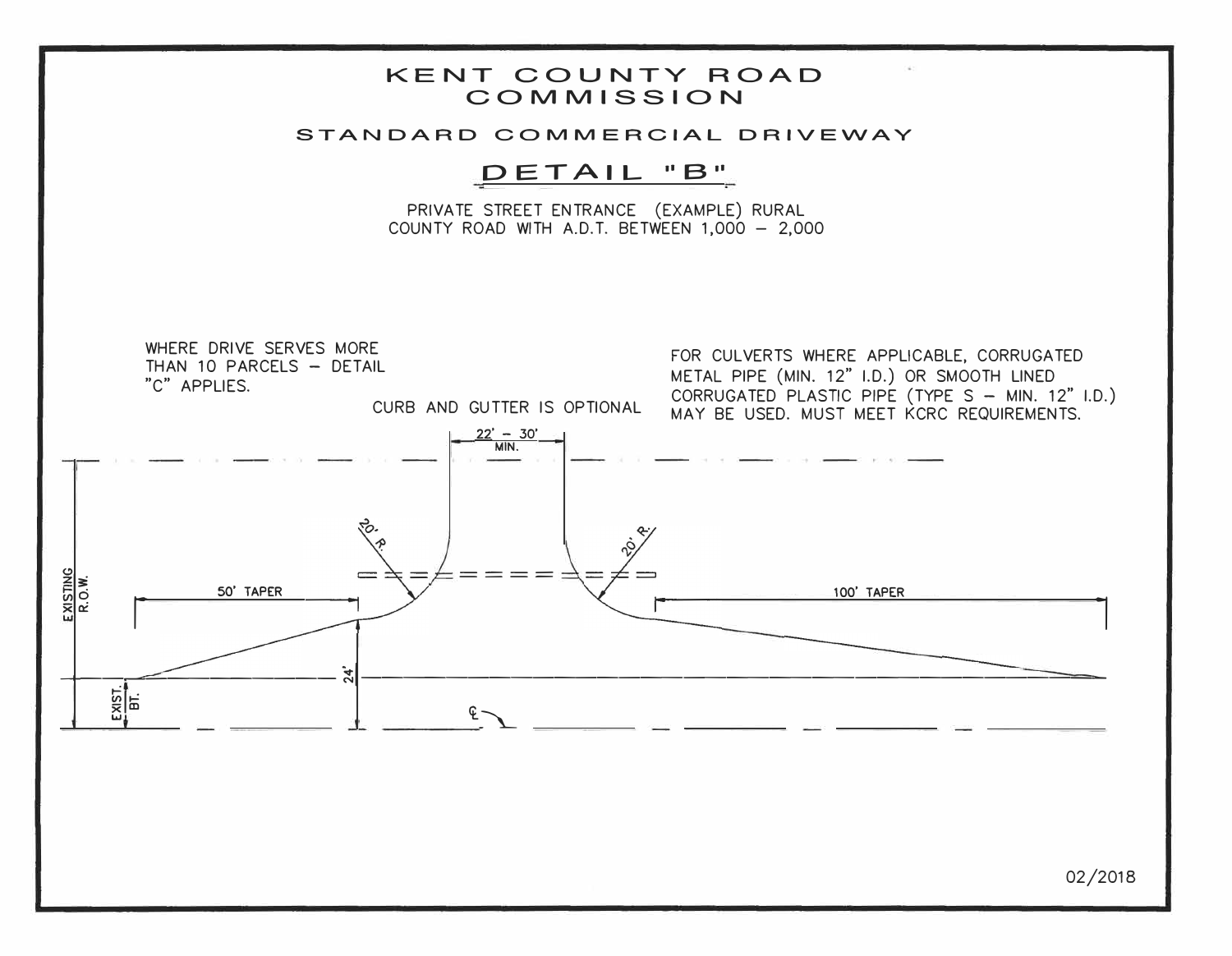